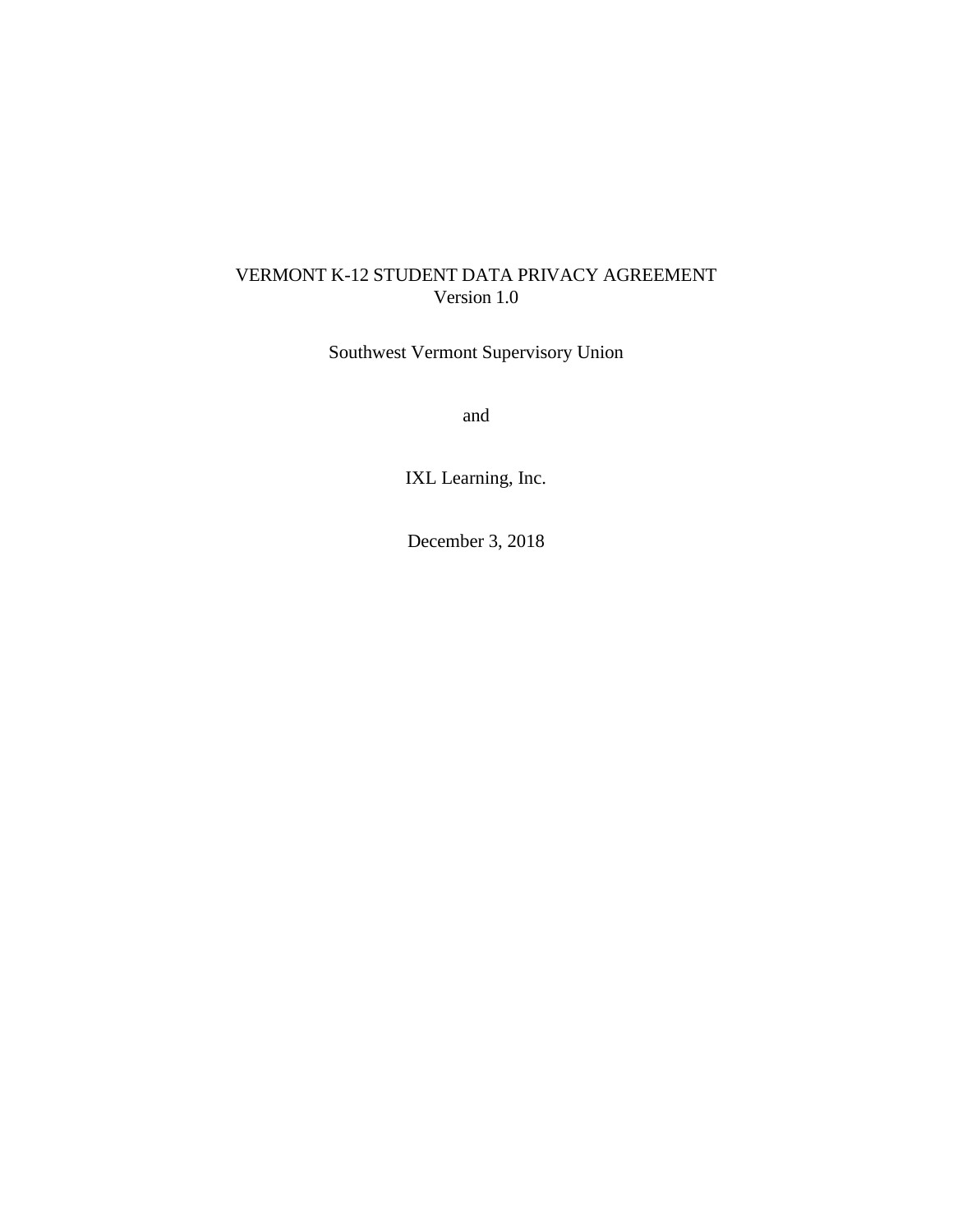This Vermont Student Data Privacy Agreement ("DPA") is entered into by and between the Southwest Vermont Supervisory Union (hereinafter referred to as "LEA") and IXL Learning, Inc. (hereinafter referred to as "Provider") on **12/3/2018**. The Parties agree to the terms as stated herein.

## **RECITALS**

**WHEREAS,** the Provider has agreed to provide the Local Education Agency ("LEA") with certain digital educational services ("Services") pursuant to the IXL Learning Terms of Service (available at www.ixl.com/termsofservice) ("Service Agreement"); and

**WHEREAS,** in order to provide the Services described in the Service Agreement, the Provider may receive or create and the LEA may provide documents or data that are covered by several federal statutes, among them, the Family Educational Rights and Privacy Act ("FERPA") at 20 U.S.C. 1232g (34 CFR Part 99), Children's Online Privacy Protection Act ("COPPA"), 15 U.S.C. 6501-6506; and the Protection of Pupil Rights Amendment ("PPRA") 20 U.S.C. 1232h; and

**WHEREAS**, this Agreement complies with Vermont laws and Federal Law.

**WHEREAS**, for the purposes of this DPA, Provider is a school official with legitimate educational interests in accessing educational records pursuant to the Service Agreement; and

**WHEREAS**, the Parties wish to enter into this DPA to ensure that the Service Agreement conforms to the requirements of the privacy laws referred to above and to establish implementing procedures and duties.

**NOW THEREFORE,** for good and valuable consideration, the parties agree as follows:

# **ARTICLE I: PURPOSE AND SCOPE**

- **1.** Purpose of DPA. The purpose of this DPA is to describe the duties and responsibilities to protect student data transmitted to Provider from the LEA pursuant to the Service Agreement, including compliance with all applicable statutes, including the FERPA, PPRA, COPPA, and other applicable Vermont State laws, all as may be amended from time to time. In performing these services, the Provider shall be considered a School Official with a legitimate educational interest, and performing services otherwise provided by the LEA. With respect to the use and maintenance of Student Data, Provider shall be under the direct control and supervision of the LEA.
	- **2. Nature of Services Provided**. The Provider has agreed to provide the following digital educational products and services described below and as may be further outlined in Exhibit "A" hereto:

The IXL Service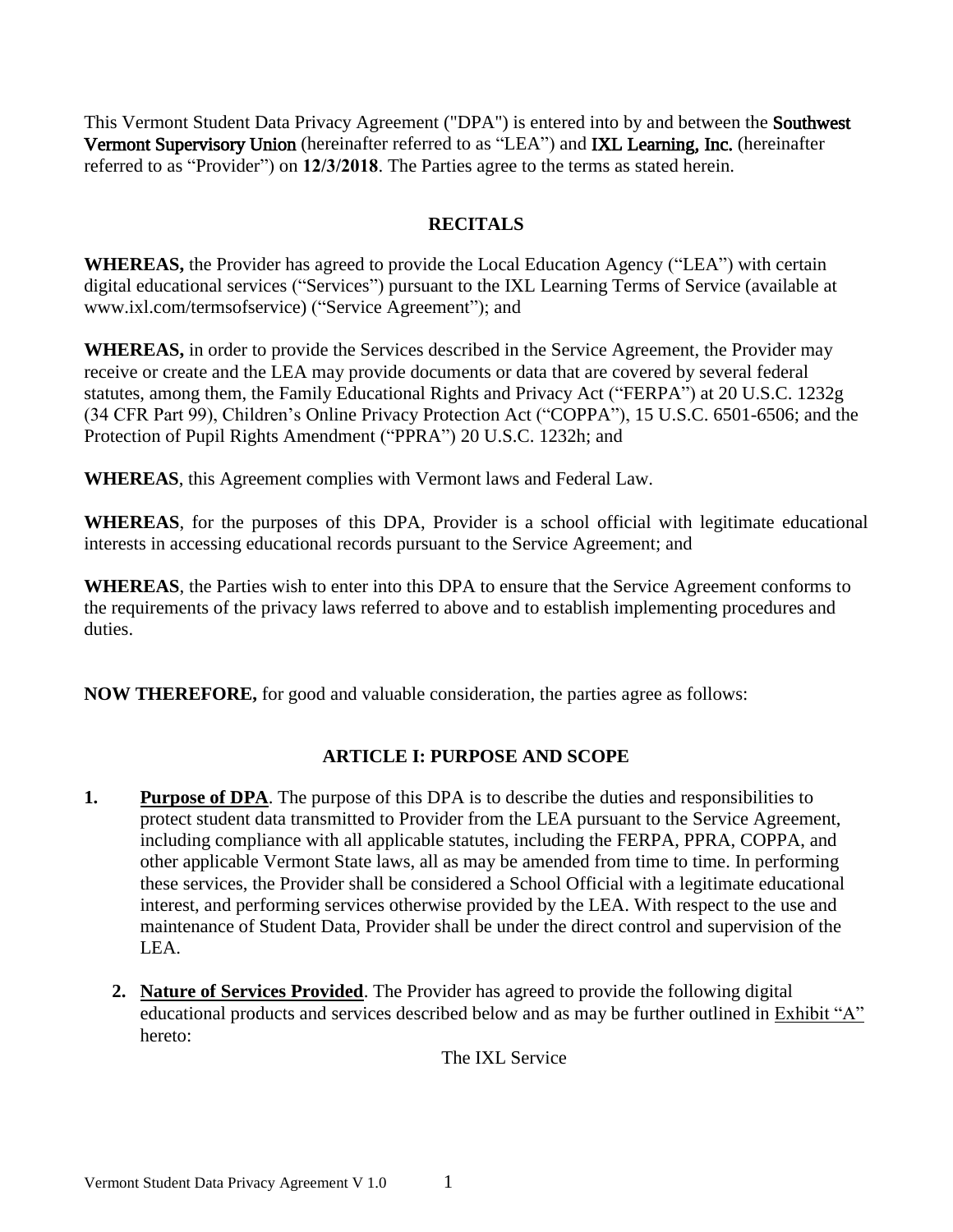- **3. Student Data to Be Provided**. The Parties shall indicate the categories of student data to be provided in the Schedule of Data, attached hereto as Exhibit "B"
- **4. DPA Definitions**. The definition of terms used in this DPA is found in Exhibit "C". In the event of a conflict, definitions used in this DPA shall prevail over term used in the Service Agreement.

# **ARTICLE II: DATA OWNERSHIP AND AUTHORIZED ACCESS**

- **1. Student Data Property of LEA**. As between the parties, all Student Data transmitted to the Provider pursuant to the Service Agreement is and will continue to be the property of and under the control of the LEA. The Provider further acknowledges and agrees that all copies of such Student Data transmitted to the Provider, including any modifications or additions or any portion thereof from any source, are subject to the provisions of this Agreement in the same manner as the original Student Data. The Parties agree that as between them, all rights, including all intellectual property rights in and to Student Data contemplated per the Service Agreement shall remain the exclusive property of the LEA. For the purposes of FERPA, the Provider shall be considered a School Official, under the control and direction of the LEAs as it pertains to the use of Student Data notwithstanding the above. Provider may transfer Student Data to a separate account at the written direction of LEA.
- **2. Parent Access**. LEA shall establish reasonable procedures by which a parent, legal guardian, or eligible student may review Student Data in the pupil's records, correct erroneous information, and procedures for the transfer of pupil-generated  content to a personal account, consistent with the functionality of services. Provider shall respond in a timely manner (and no later than 45 days from the date of the request) to the LEA's request for Student Data in a pupil's records held by the Provider to view or correct as necessary. In the event that a parent of a pupil or other individual contacts the Provider to review any of the Student Data accessed pursuant to the Services, the Provider shall refer the parent or individual to the LEA, who will follow the necessary and proper procedures regarding the requested information.
- **3. Separate Account.** If pupil generated content is stored or maintained by the Provider as part of the Services described in Exhibit "A", Provider shall, at the request of the LEA, transfer said pupil generated content to a separate student account upon termination of the Service Agreement; provided, however, such transfer shall only apply to pupil generated content that is severable from the Service.
- **4. Third Party Request**. Should a Third Party, including law enforcement and government entities, contact Provider with a request for data held by the Provider pursuant to the Services, the Provider shall redirect the Third Party to request the data directly from the LEA. Provider shall notify the LEA in advance of a compelled disclosure to a Third Party.
- **5**. **Subprocessors.** Provider shall enter into written agreements with all Subprocessors performing functions pursuant to the Service Agreement, whereby the Subprocessors agree to protect Student Data in manner consistent with the terms of this DPA.

#### **ARTICLE III: DUTIES OF LEA**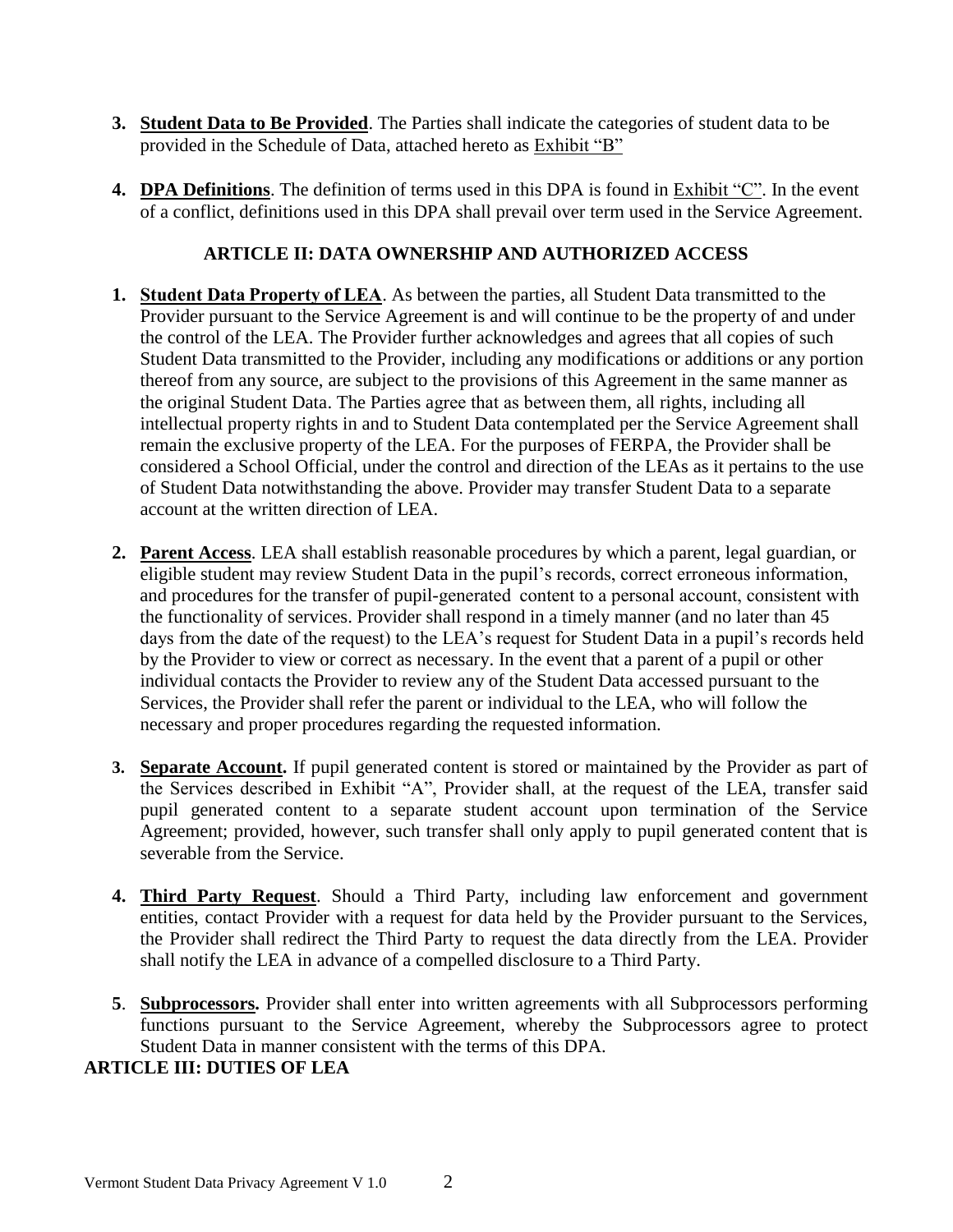- **1. Privacy Compliance.** LEA shall provide data for the purposes of the Service Agreement in compliance with FERPA, COPPA, PPRA, and all other privacy statutes.
- **2. Annual Notification of Rights.** If the LEA has a policy of disclosing education records under FERPA (34 CFR § 99.31 (a) (1)), LEA shall include a specification of criteria for determining who constitutes a school official and what constitutes a legitimate educational interest in its Annual notification of rights.
- **3. Reasonable Precautions**. LEA shall take reasonable precautions to secure usernames, passwords, and any other means of gaining access to the services and hosted data.
- **4. Unauthorized Access Notification**. LEA shall notify Provider promptly of any known or suspected unauthorized access. LEA will assist Provider in any efforts by Provider to investigate and respond to any unauthorized access.

# **ARTICLE IV: DUTIES OF PROVIDER**

- **1. Privacy Compliance.** The Provider shall comply with all applicable State and Federal laws and regulations pertaining to data privacy and security, including FERPA, COPPA, PPRA, and all other privacy statutes.
- **2. Authorized Use**. The data shared pursuant to the Service Agreement, including persistent unique identifiers, shall be used for no purpose other than the Services stated in the Service Agreement and/or otherwise authorized under the statutes referred to in subsection (1), above. Provider also acknowledges and agrees that it shall not make any re-disclosure of any Student Data or any portion thereof, including without limitation, meta data, user content or other non-public information and/or personally identifiable information contained in the Student Data, without the express written consent of the LEA, unless it fits into the de-identified information exception in Article IV, Section 4, or there is a court order or lawfully issued subpoena for the information...
- **3. Employee Obligation**. Provider shall require all employees and agents who have access to Student Data to comply with all applicable provisions of this DPA with respect to the data shared under the Service Agreement.
- **4. No Disclosure**. De-identified information may be used by the Provider for the purposes of development, research, and improvement of educational sites, services, or applications, as any other member of the public or party would be able to use de-identified data pursuant to 34 CFR 99.31(b). Provider agrees not to attempt to re-identify de-identified Student Data. Provider shall not copy, reproduce or transmit any data obtained under the Service Agreement and/or any portion thereof, except for purposes permitted by the Service Agreement.
- **5. Disposition of Data**. Upon written request and in accordance with the applicable terms in subsection a or b, below, Provider shall, within sixty (60) days, dispose or delete all Student Data obtained under the Service Agreement when it is no longer needed for the purpose for which it was obtained. Disposition shall include (1) the shredding of any hard copies of any Student Data; (2) Erasing; or (3) Otherwise modifying the personal information in those records to make it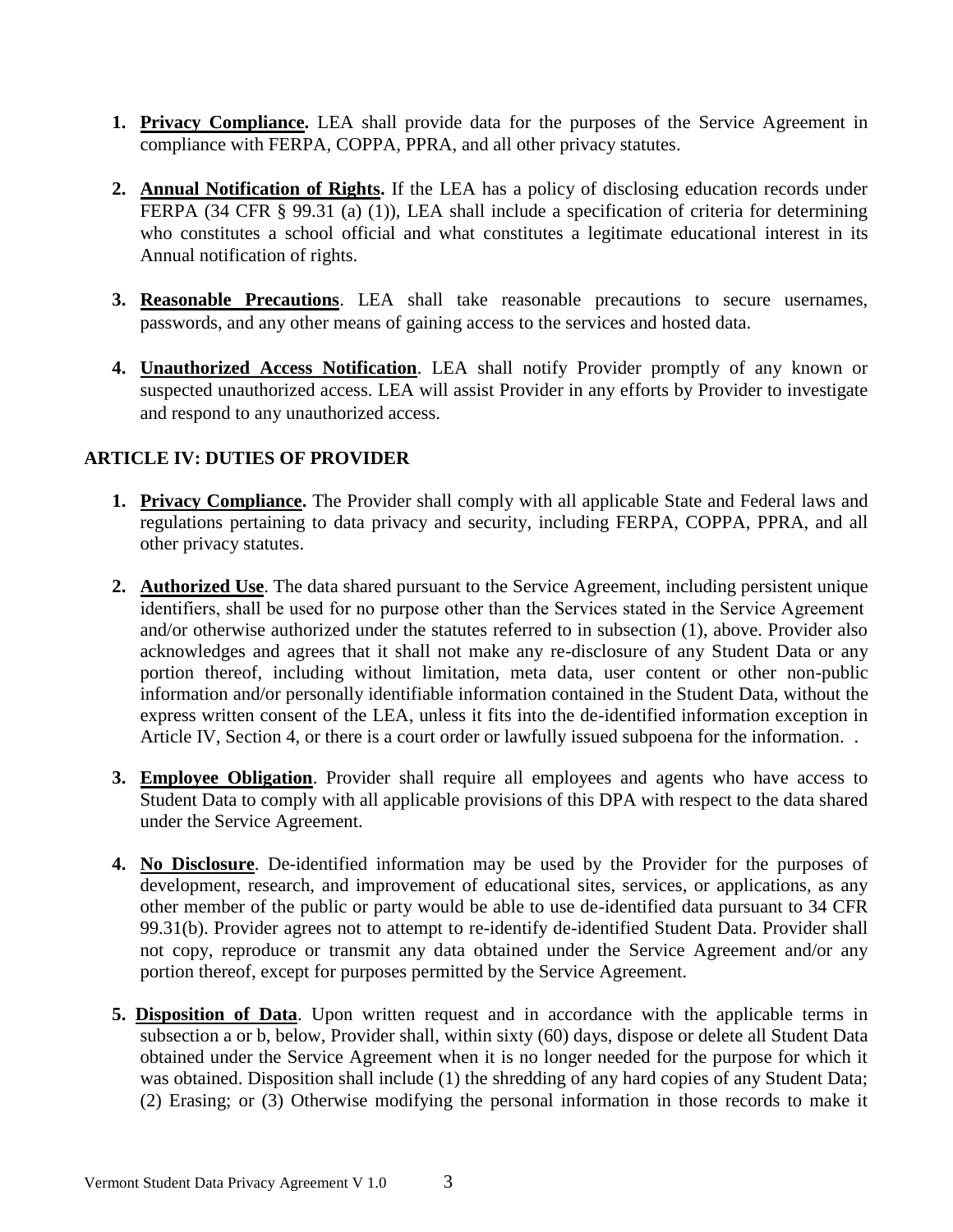unreadable or indecipherable by human or digital means. Nothing in the Service Agreement authorizes Provider to maintain Student Data obtained under the Service Agreement beyond the time period reasonably needed to complete the disposition. Provider shall provide written notification to LEA when the Student Data has been disposed. The duty to dispose of Student Data shall not extend to data that has been de-identified or placed in a separate Student account, pursuant to the other terms of the DPA. The LEA may employ a "Request for Return or Deletion of Student Data" form, a copy of which is attached hereto as Exhibit "D". Upon receipt of a request from the LEA, the Provider will immediately provide the LEA with any specified portion of the Student Data within ten (10) calendar days of receipt of said request.

- **a. Partial Disposal During Term of Service Agreement.** Throughout the Term of the Service Agreement, LEA may request partial disposal of Student Data obtained under the Service Agreement that is no longer needed. Partial disposal of data shall be subject to LEA's request to transfer data to a separate account, pursuant to Article II, section 3, above.
- **b. Complete Disposal Upon Termination of Service Agreement.** Upon Termination of the Service Agreement Provider shall dispose or delete all Student Data obtained under the Service Agreement. Prior to disposition of the data, Provider shall notify LEA in writing of its option to transfer data to a separate account, pursuant to Article II, section 3, above. In no event shall Provider dispose of data pursuant to this provision unless and until Provider has received affirmative written confirmation from LEA that data will not be transferred to a separate account.
- **6. Advertising Prohibition.** Provider is prohibited from using or selling Student Data to (a) market or advertise to students or families/guardians; (b) inform, influence, or enable marketing, advertising, or other commercial efforts by a Provider; (c) develop a profile of a student, family member/guardian or group, for any commercial purpose other than providing the Service to LEA; or (d) use the Student Data for the development of commercial products or services, other than as necessary to provide the Service to LEA. This section does not prohibit Provider from using Student Data for adaptive learning or customized student learning purposes.

#### **ARTICLE V: DATA PROVISIONS**

- **1. Data Securit**y. The Provider agrees to abide by and maintain adequate data security measures, as outlined in IXL Information Security Policies and Procedures which is attached hereto , to protect Student Data from unauthorized disclosure or acquisition by an unauthorized person. The general security duties of Provider are set forth below. Provider may further detail its security programs and measures in Exhibit "F" hereto. These measures shall include, but are not limited to:
	- **a. Passwords and Employee Access.** Provider shall secure usernames, passwords, and any other means of gaining access to the Services or to Student Data. Provider shall only provide access to Student Data to employees or contractors that are performing the Services. Employees with access to Student Data shall have signed confidentiality agreements regarding said Student Data. All employees with access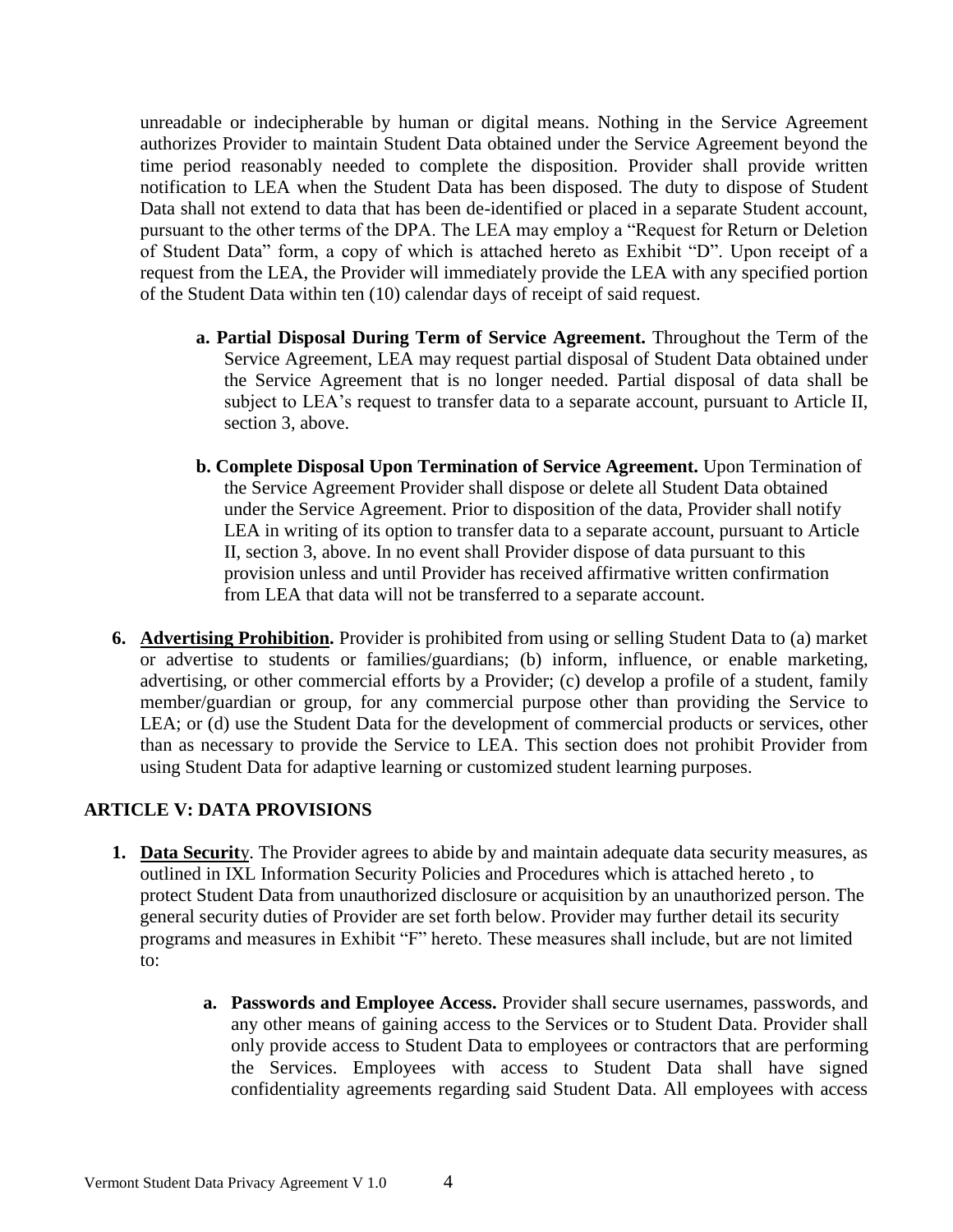to Student Records shall be subject to criminal background checks according to Provider's then current criminal background check procedures.

- **b. Destruction of Data**. Provider shall destroy or delete all Student Data obtained under the Service Agreement when it is no longer needed for the purpose for which it was obtained or transfer said data to LEA or LEA's designee, according to the procedure identified in Article IV, section 5, above. Nothing in the Service Agreement authorizes Provider to maintain Student Data beyond the time period reasonably needed to complete the disposition.
- **c. Security Protocols**. Both parties agree to maintain security protocols in the transfer or transmission of any data, including taking steps so that data may only be viewed or accessed by parties legally allowed to do so. Provider shall maintain all data obtained or generated pursuant to the Service Agreement in a secure digital environment and not copy, reproduce, or transmit Student Data obtained pursuant to the Service Agreement, except as necessary to fulfill the purpose of data requests by LEA. The foregoing does not limit the ability of the Provider to allow any subprocessors to view or access data as set forth in Article IV, section 4.
- **d.** Employee Training. The Provider shall provide periodic security training to those of its employees who operate or have access to the system. Further, Provider shall provide LEA with contact information of an employee who LEA may contact if there are any security concerns or questions.
- **e. Security Technology**. When the service is accessed using a supported web browser, Provider shall employ industry standard measures to protect data from unauthorized access. The service security measures shall include server authentication and data encryption. Provider shall host data pursuant to the Service Agreement in an environment using a firewall.
- **f. Security Coordinator.** If different from the designated representative identified in Article VII, section 5, Provider shall provide the name and contact information of Provider's Security Coordinator for the Student Data received pursuant to the Service Agreement.
- **g. Subprocessors Bound.** Provider shall enter into written agreements whereby Subprocessors agree to secure and protect Student Data in a manner consistent with the terms of this Article V. Provider shall periodically conduct or review compliance monitoring and assessments of Subprocessors to determine their compliance\.
- **h. Periodic Risk Assessment.** Provider further acknowledges and agrees to conduct digital and physical periodic (no less than semi-annual) risk assessments and remediate any identified security and privacy vulnerabilities in a timely manner.

**2. Data Breach**. In the event that Student Data is accessed or obtained by an unauthorized individual, Provider shall provide notification to LEA within a reasonable amount of time of the incident, and not exceeding forty eight (48) hours. Provider shall follow the following process: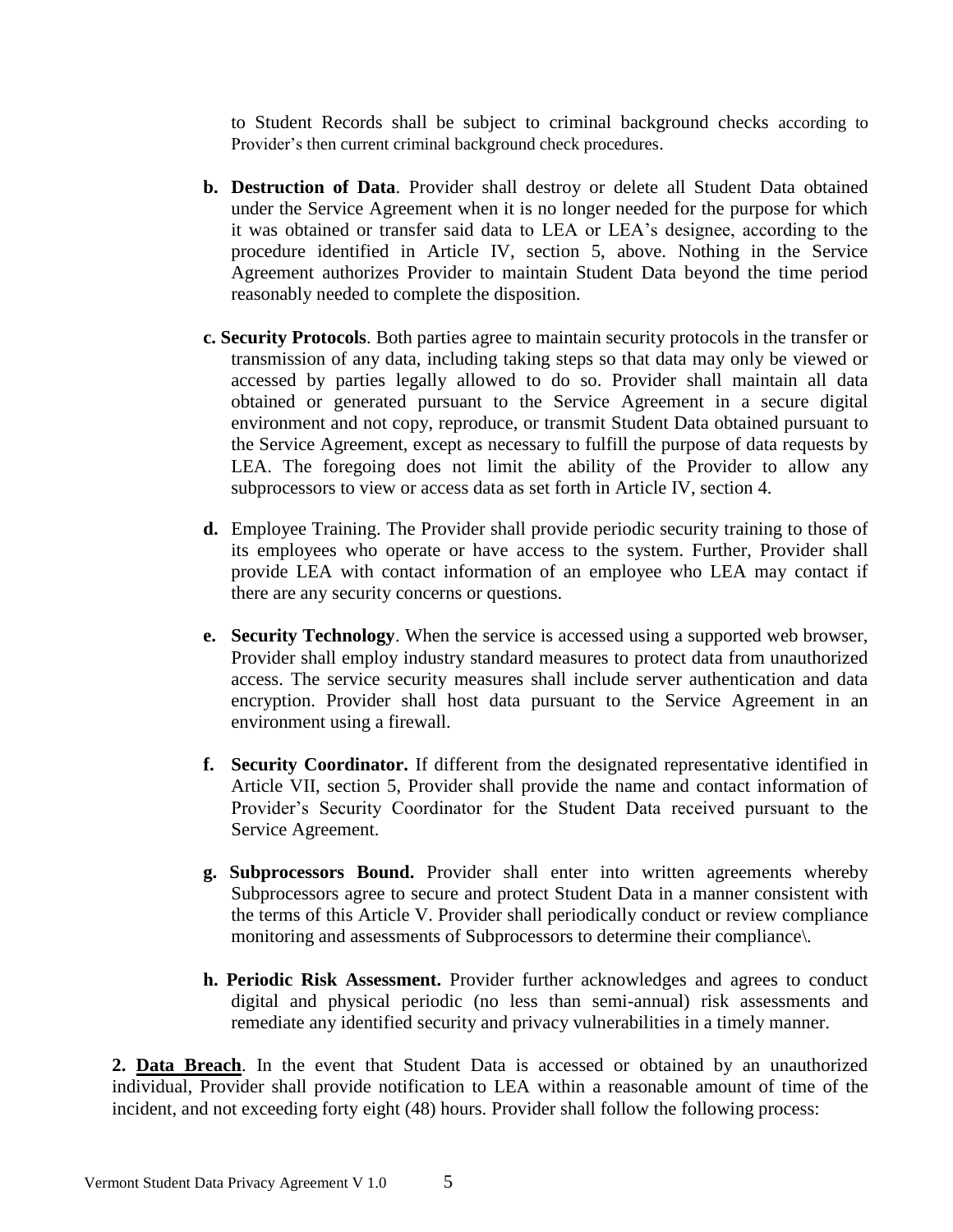- **a.** The security breach notification shall be written in plain language, shall be titled "Notice of Data Breach," and shall present the information described herein under the following headings: "What Happened," "What Information Was Involved," "What We Are Doing," "What You Can Do," and "For More Information." Additional information may be provided as a supplement to the notice.
- **b.** The security breach notification described above in section 2(a) shall include, at a minimum, the following information:
	- **i.** The name and contact information of the reporting LEA subject to this section.
	- **ii.** A list of the types of personal information that were or are reasonably believed to have been the subject of a breach.
	- **iii.** If the information is possible to determine at the time the notice is provided, then either (1) the date of the breach, (2) the estimated date of the breach, or (3) the date range within which the breach occurred. The notification shall also include the date of the notice.
	- **iv.** Whether the notification was delayed as a result of a law enforcement investigation, if that information is possible to determine at the time the notice is provided.
	- **v.** A general description of the breach incident, if that information is possible to determine at the time the notice is provided.
- **d.** Provider agrees to adhere to all requirements in applicable State and in federal law with respect to a data breach related to the Student Data, including, when appropriate or required, the required responsibilities and procedures for notification and mitigation of any such data breach.
- **e.** Provider further acknowledges and agrees to have a written incident response plan that is consistent with federal and state law for responding to a data breach, breach of security, privacy incident or unauthorized acquisition or use of Student Data or any portion thereof, including personally identifiable information and agrees to provide LEA, upon request, with a copy of said written incident response plan.
- **f.** Provider is prohibited from directly contacting parent, legal guardian or eligible pupil regarding a breach unless expressly requested by LEA or required by applicable law. If LEA requests Provider's assistance providing notice of unauthorized access, and such assistance is not unduly burdensome to Provider, Provider shall notify the affected parent, legal guardian or eligible pupil of the unauthorized access, which shall include the information listed in subsections (b) and (c), above. If requested by LEA, Provider shall reimburse LEA for costs incurred to notify parents/families of a breach not originating from LEA's use of the Service, to the extent such notifications are required by applicable law.
- **g.** In the event of a breach originating from LEA's use of the Service, Provider shall cooperate with LEA to the extent necessary to expeditiously secure Student Data.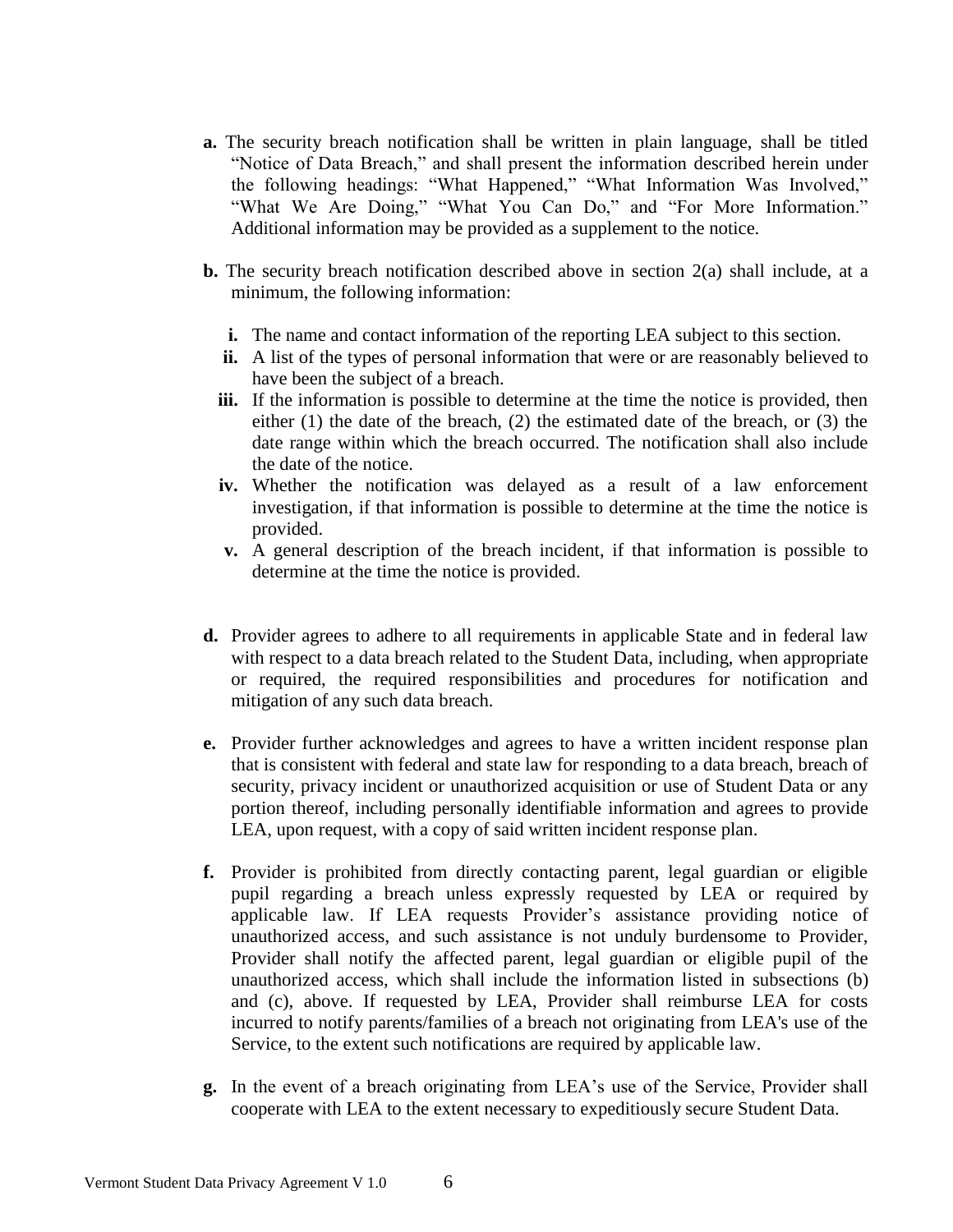# **ARTICLE VI- GENERAL OFFER OF PRIVACY TERMS**

Deleted.

## **ARTICLE VII: MISCELLANEOUS**

- **1. Term**. The Provider shall be bound by this DPA for the duration of the Service Agreement or so long as the Provider maintains any Student Data. .
- **2. Termination**. In the event that either party seeks to terminate this DPA, they may do so by mutual written consent so long as the Service Agreement has lapsed or has been terminated. LEA shall have the right to terminate the DPA and Service Agreement in the event of a material breach of the terms of this DPA.
- **3. Effect of Termination**. If the Service Agreement is terminated, the Provider shall destroy all Personally Identifiable Data pursuant to Article V, section 1(b), and Article II, section 3, above.
- **4. Priority of Agreements**. This DPA shall govern the treatment of student data in order to comply with privacy protections, including those found in FERPA and all applicable privacy statutes identified in this DPA. In the event there is conflict between the DPA and the Service Agreement, the DPA shall apply and take precedence. Except as described in this paragraph herein, all other provisions of the Service Agreement shall remain in effect.
- **5. Notice**. All notices or other communication required or permitted to be given hereunder must be in writing and given by personal delivery, or e-mail transmission (if contact information is provided for the specific mode of delivery), or first class mail, postage prepaid, sent to the designated representatives before:

#### **a. Designated Representatives**

The designated representative for the LEA for this Agreement is:

Name: Frank D. Barnes Title: Director of Educational Technology Contact Information: fbarnes@svsu.org 802-753-5510

The designated representative for the Provider for this Agreement is:

Name: IXL Contracts Administration Team Title: Contact Information: legalnotices@ixl.com

\_\_\_\_\_\_\_\_\_\_\_\_\_\_\_\_\_\_\_\_\_\_\_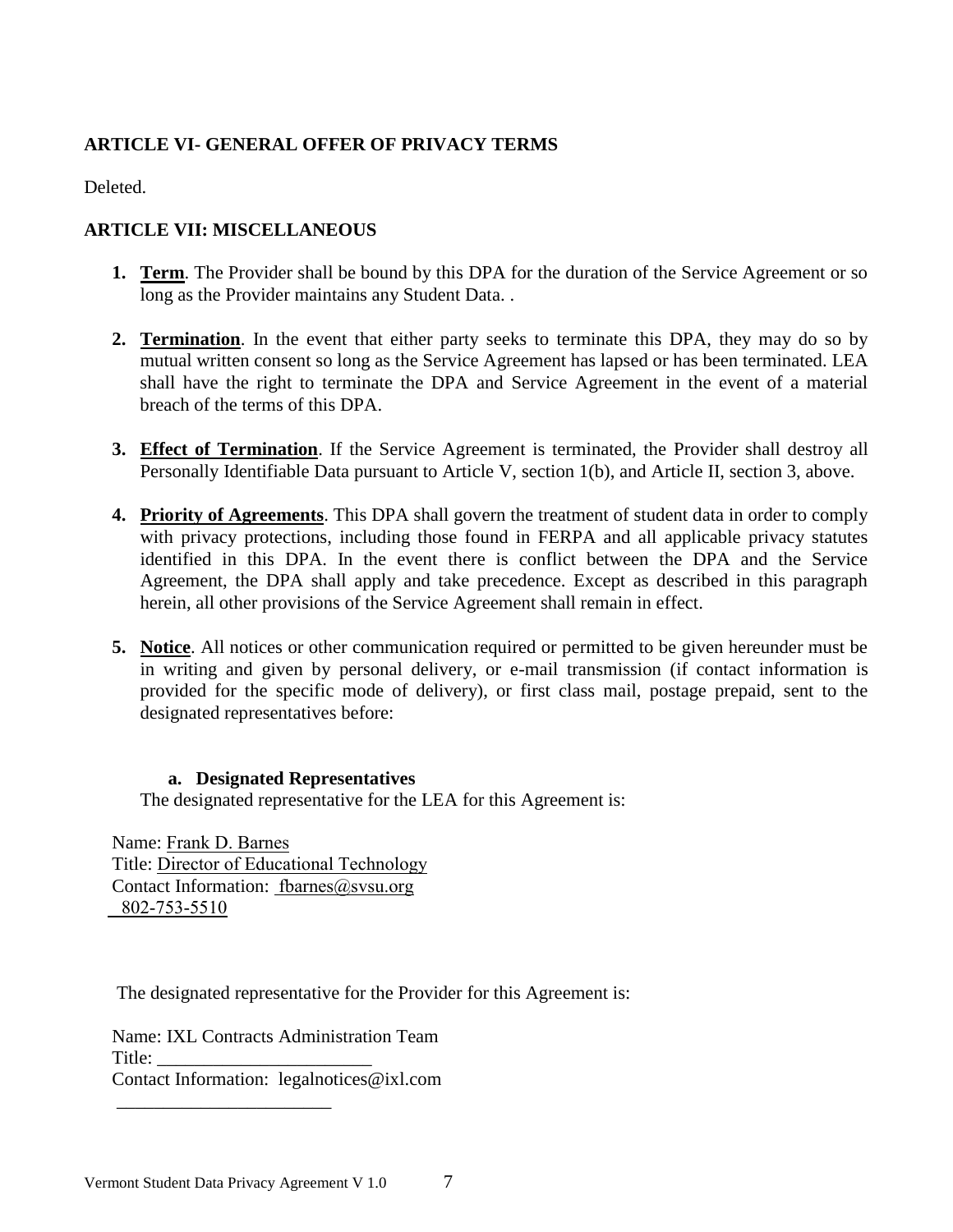- **6. Entire Agreement**. This DPA constitutes the entire agreement of the parties relating to the subject matter hereof and supersedes all prior communications, representations, or agreements, oral or written, by the parties relating thereto. This DPA may be amended and the observance of any provision of this DPA may be waived (either generally or in any particular instance and either retroactively or prospectively) only with the signed written consent of both parties. Neither failure nor delay on the part of any party in exercising any right, power, or privilege hereunder shall operate as a waiver of such right, nor shall any single or partial exercise of any such right, power, or privilege preclude any further exercise thereof or the exercise of any other right, power, or privilege.
- **7. Severability**. Any provision of this DPA that is prohibited or unenforceable in any jurisdiction shall, as to such jurisdiction, be ineffective to the extent of such prohibition or unenforceability without invalidating the remaining provisions of this DPA, and any such prohibition or unenforceability in any jurisdiction shall not invalidate or render unenforceable such provision in any other jurisdiction. Notwithstanding the foregoing, if such provision could be more narrowly drawn so as not to be prohibited or unenforceable in such jurisdiction while, at the same time, maintaining the intent of the parties, it shall, as to such jurisdiction, be so narrowly drawn without invalidating the remaining provisions of this DPA or affecting the validity or enforceability of such provision in any other jurisdiction.
- **8. Governing Law; Venue and Jurisdiction**. This DPA will be governed by and construed in accordance with the laws of the State of Vermont, without regard to conflicts of law principles. Each party consents and submits to the sole and exclusive jurisdiction of Vermont's state and federal courts for any dispute arising out of or relating to this service agreement or the transactions contemplated hereby.
- **9. Authority.** Provider represents that it is authorized to bind to the terms of this Agreement, including confidentiality and destruction of Student Data and any portion thereof contained therein, all related or associated institutions, individuals, employees or contractors who may have access to the Student Data and/or any portion thereof, or may own, lease or control equipment or facilities of any kind where the Student Data and portion thereof stored, maintained or used in any way. Provider agrees that any purchaser of the Provider shall also be bound to the Agreement.
- **10. Waiver**. No delay or omission of the LEA to exercise any right hereunder shall be construed as a waiver of any such right and the LEA reserves the right to exercise any such right from time to time, as often as may be deemed expedient.
- **11. Successors Bound**. This DPA is and shall be binding upon the respective successors in interest to Provider in the event of a merger, acquisition, consolidation or other business reorganization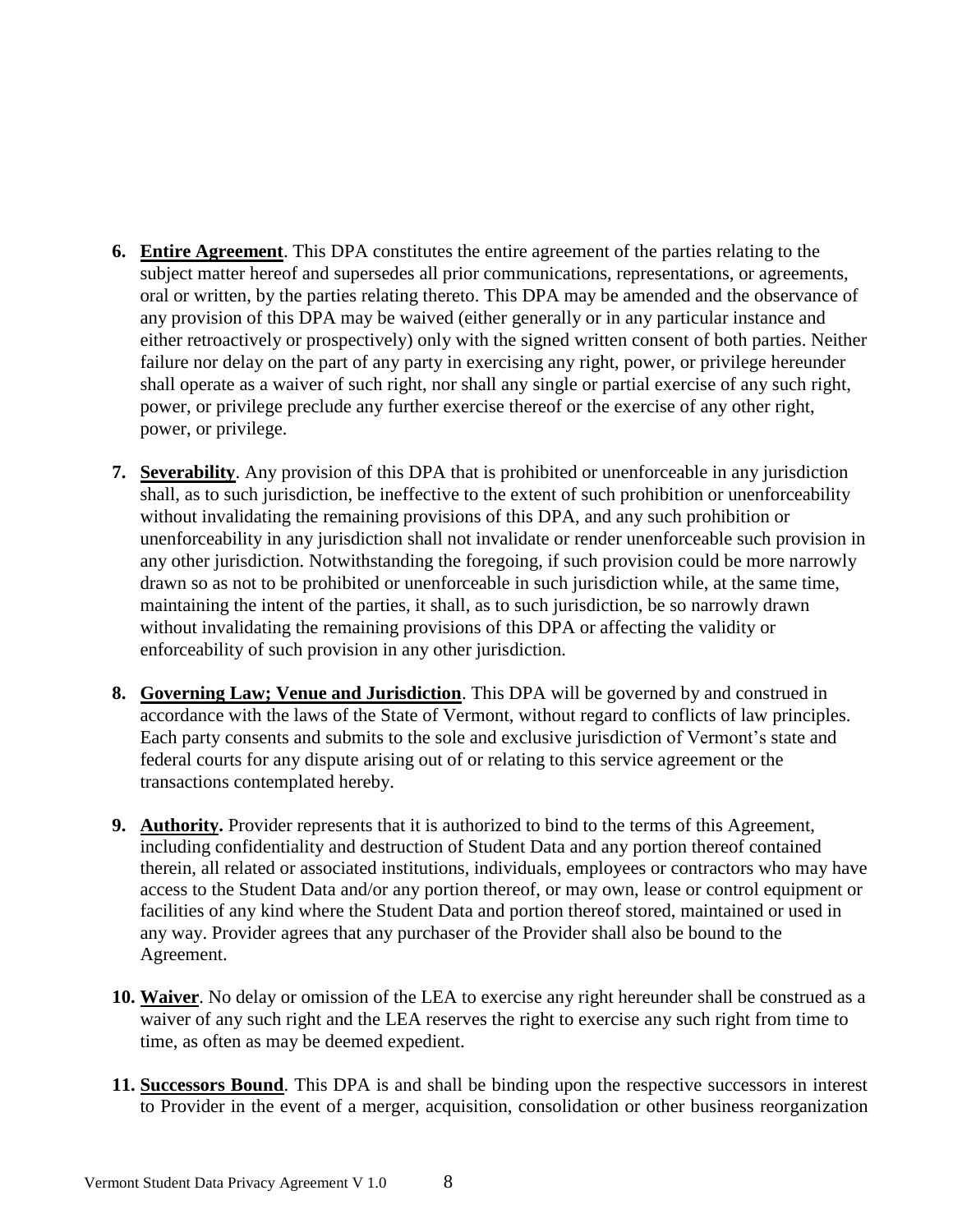or sale of all or substantially all of the assets of such business.

[*Signature Page Follows*]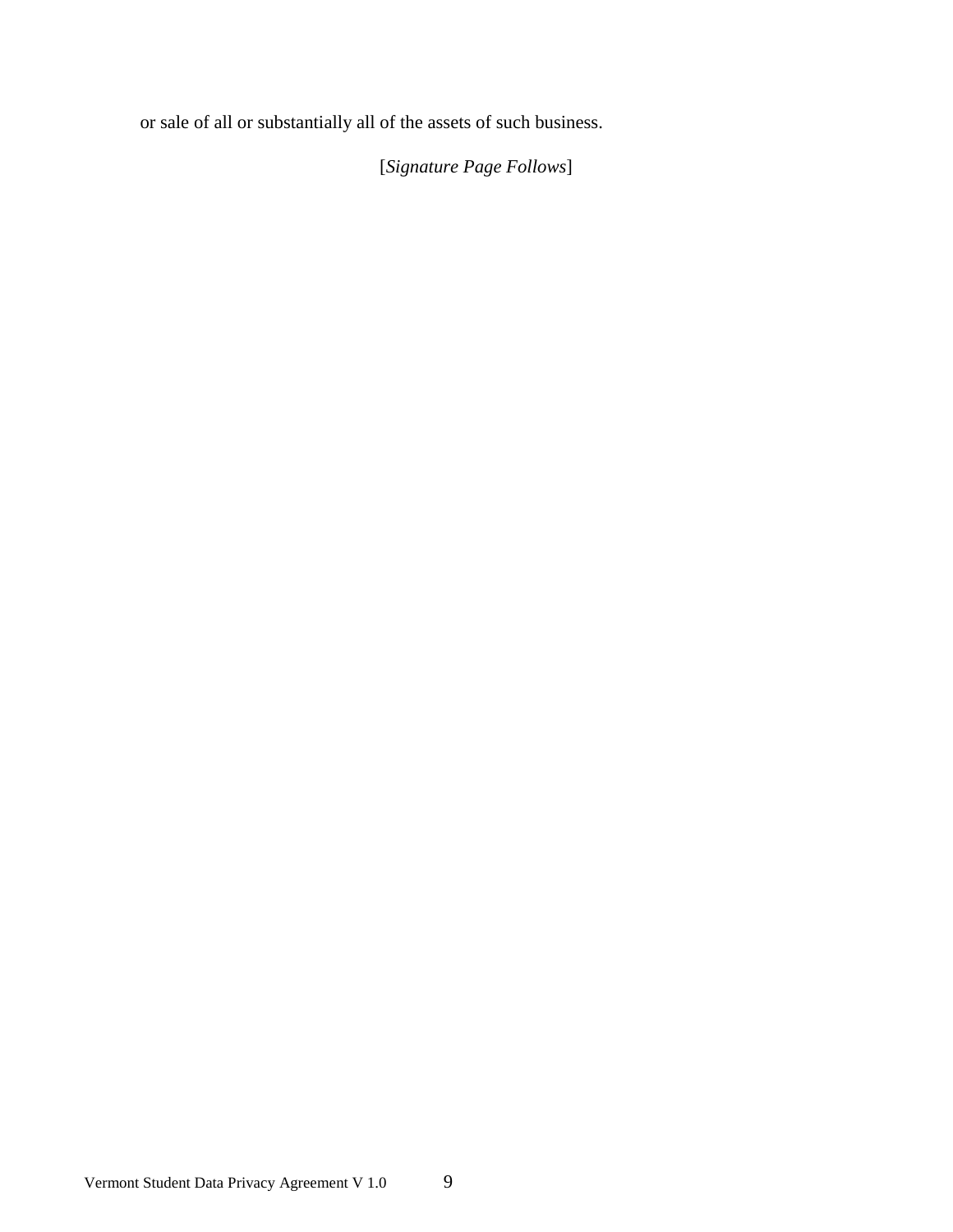IN WITNESS WHEREOF, the parties have executed this Student Data Privacy Agreement as of the last day noted below.

IXL Learning, Inc

BY: PaulWorth Date: 12.03.2018

Printed Name: Paul Mishkin

Title/Position: CEO

**Southwest Vermont Supervisory Union** D. Barner Date: 12/17/2018 Tran BY:

Printed Name: Frank D. Barnes

 $\mathcal{A}^{\mathcal{A}}_{\mathcal{A}}$  ,  $\mathcal{A}^{\mathcal{A}}_{\mathcal{A}}$ 

Title/Position: Director of Educational Technology

Note: Electronic signature not permitted.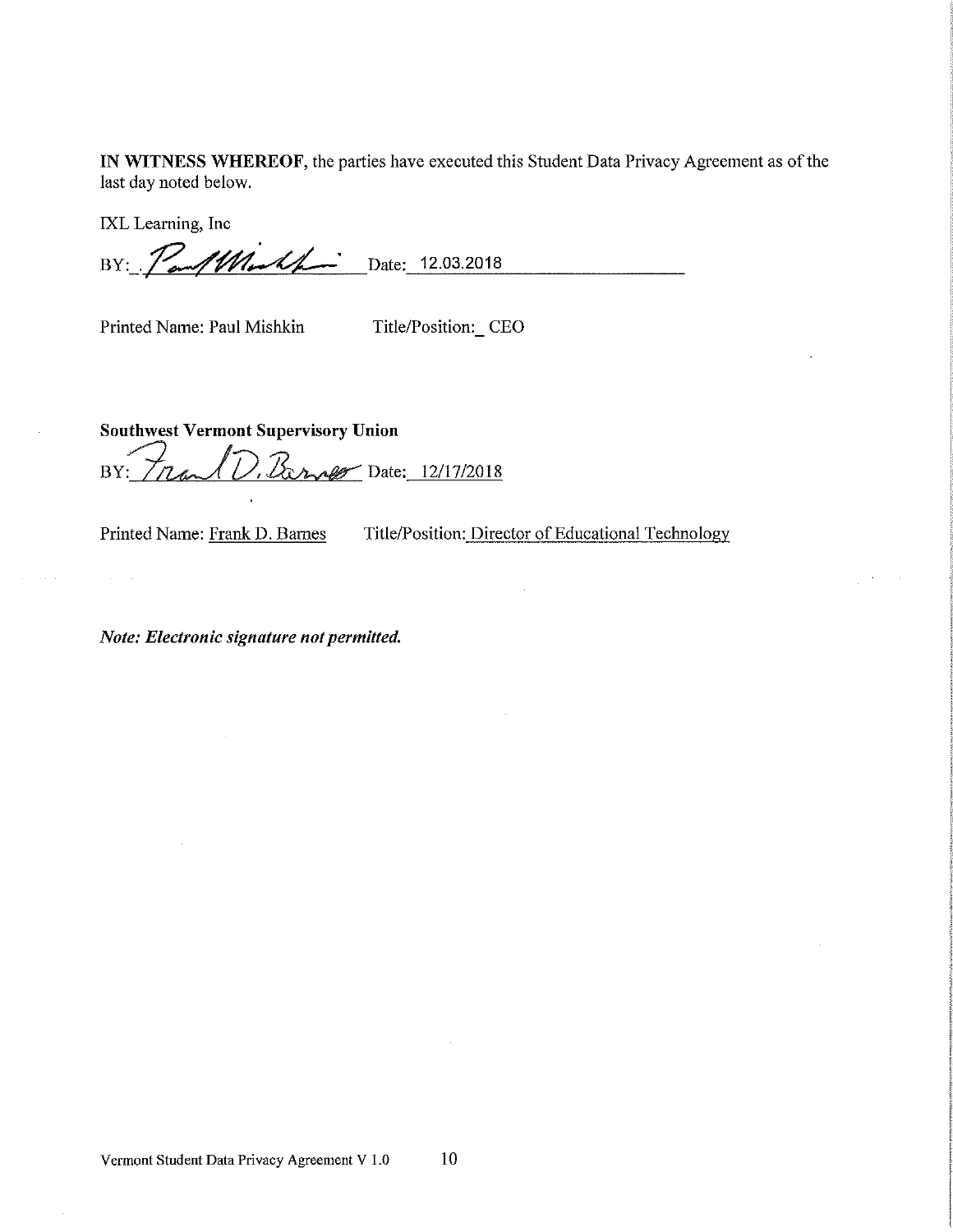# **EXHIBIT "A"**

# DESCRIPTION OF SERVICES

https://www.ixl.com/

The IXL Service, pursuant to the IXL terms of service [\(www.ixl.com/termsofservice\)](http://www.ixl.com/termsofservice) and IXL privacy policy (www.ixl.com/privacypolicy).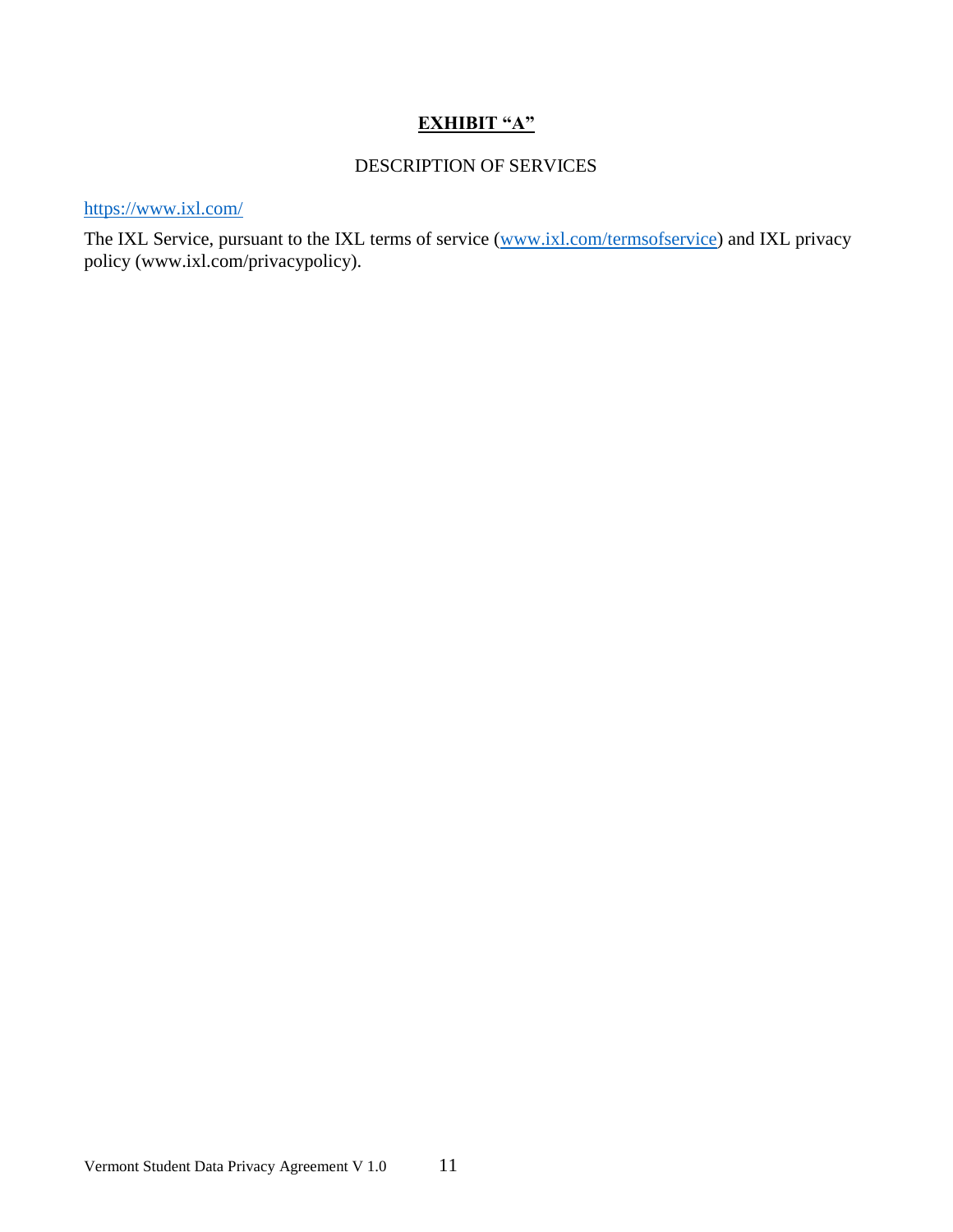# **EXHIBIT "B"**

#### SCHEDULE OF DATA

Please see attached rostering spreadsheet. The District has the option of providing as much or little of the information on the rostering spreadsheet as deemed necessary by the District. The IXL Service may be used on a pseudonymous basis.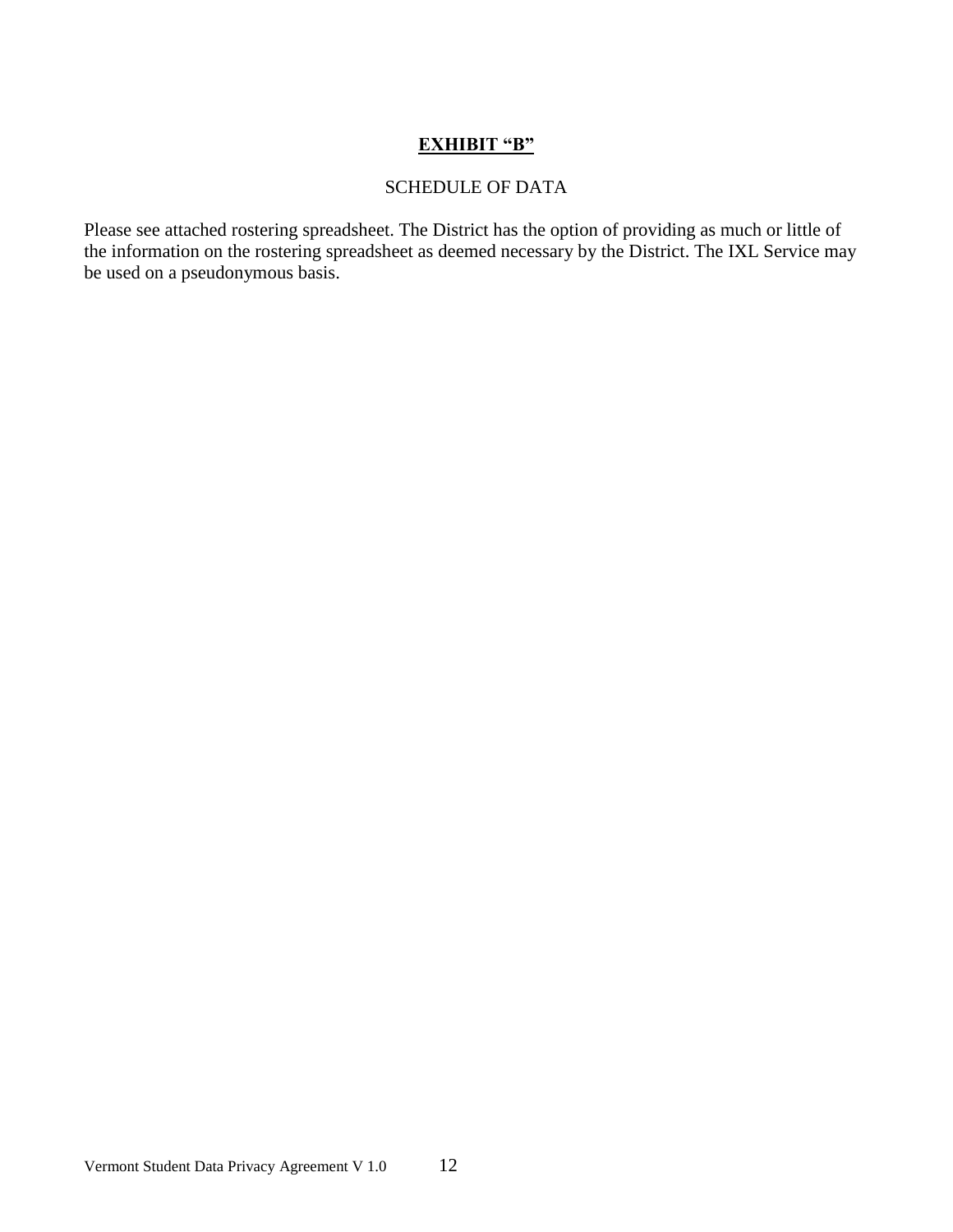# **EXHIBIT "C"**

#### **DEFINITIONS**

**De-Identified Information (DII):** De-Identification refers to the process by which the Vendor removes or obscures any Personally Identifiable Information ("PII") from student records in a way that removes or minimizes the risk of disclosure of the identity of the individual and information about them.

**Educational Records:** Educational Records are official records, files and data directly related to a student and maintained by the school or local education agency, including but not limited to, records encompassing all the material kept in the student's cumulative folder, such as general identifying data, records of attendance and of academic work completed, records of achievement, and results of evaluative tests, health data, disciplinary status, test protocols and individualized education programs. For purposes of this DPA, Educational Records are referred to as Student Data.

**NIST:** Draft National Institute of Standards and Technology ("NIST") Special Publication Digital Authentication Guideline.

**Operator:** The term "Operator" means the operator of an Internet Website, online service, online application, or mobile application with actual knowledge that the site, service, or application is used primarily for K–12 school purposes and was designed and marketed for K–12 school purposes. For the purpose of the Service Agreement, the term "Operator" is replaced by the term "Provider." This term shall encompass the term "Third Party," as it is found in applicable state statues.

**Personally Identifiable Information (PII):** The terms "Personally Identifiable Information" or "PII" shall be as defined in FERPA, 34 CFR 99.3:

The term includes, but is not limited to -

(a) The student's name;

(b) The name of the student's parent or other family members;

(c) The address of the student or student's family;

(d) A personal identifier, such as the student's social security number, student number, or biometric record;

(e) Other indirect identifiers, such as the student's date of birth, place of birth, and mother's maiden name;

(f) Other information that, alone or in combination, is linked or linkable to a specific student that would allow a reasonable person in the school community, who does not have personal knowledge of the relevant circumstances, to identify the student with reasonable certainty; or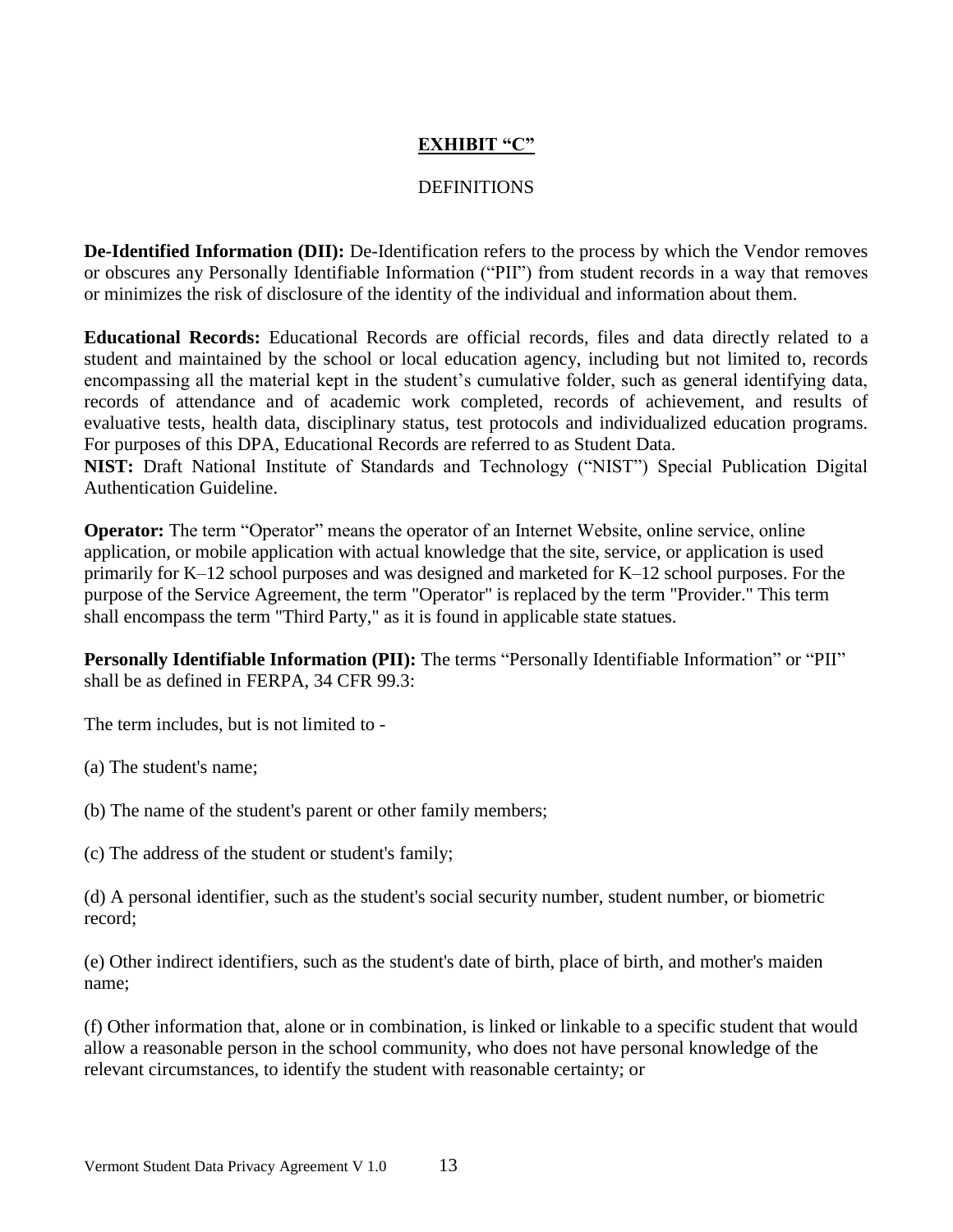(g) Information requested by a person who the educational agency or institution reasonably believes knows the identity of the student to whom the education record relates.

**Provider:** For purposes of the Service Agreement, the term "Provider" means provider of digital educational software or services, including cloud-based services, for the digital storage, management, and retrieval of pupil records. Within the DPA the term "Provider" includes the term "Third Party" and the term "Operator" as used in applicable state statutes.

**Pupil Generated Content:** The term "pupil-generated content" means materials or content created by a pupil during and for the purpose of education including, but not limited to, essays, research reports, portfolios, creative writing, music or other audio files, photographs, videos, and account information that enables ongoing ownership of pupil content.

**Pupil Records:** Defined as education records as defined in FERPA, 34 CFR 99.3: The term means those records that are:

(1) Directly related to a student; and

(2) Maintained by an educational agency or institution or by a party acting for the agency or institution.

**Service Agreement**: Refers to the Contract or Purchase Order to which this DPA supplements and modifies.

**School Official**: For the purposes of this Agreement and pursuant to 34 CFR 99.31 (B), a School Official is a contractor that: (1) Performs an institutional service or function for which the agency or institution would otherwise use employees; (2) Is under the direct control of the agency or institution with respect to the use and maintenance of education records; and (3) Is subject to 34 CFR 99.33(a) governing the use and re-disclosure of personally identifiable information from student records.

**Student Data:** Student Data includes Pupil Records as previously defined. Student Data as specified in Exhibit B is confirmed to be collected or processed by the Provider pursuant to the Services. Student Data shall not constitute that information that has been anonymized or de-identified, or anonymous usage data regarding a student's use of Provider's services.

**SDPC (The Student Data Privacy Consortium):** Refers to the national collaborative of schools, districts, regional, territories and state agencies, policy makers, trade organizations and marketplace providers addressing real-world, adaptable, and implementable solutions to growing data privacy concerns.

**Student Personal Information:** "Student Personal Information" means Student Data.

**Subscribing LEA:** An LEA that was not party to the original Services Agreement and who accepts the Provider's General Offer of Privacy Terms.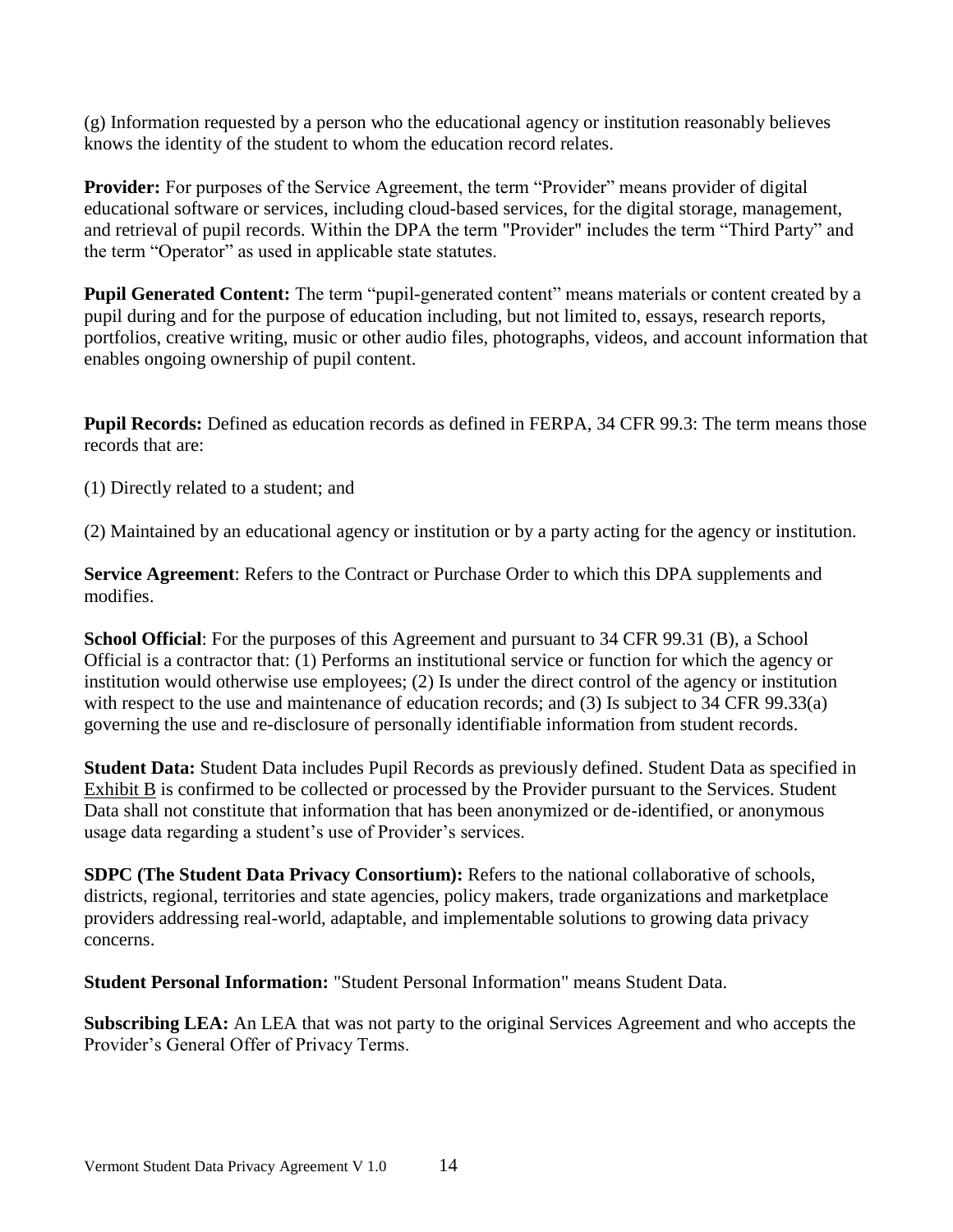**Sub-processor:** For the purposes of this Agreement, the term "Sub-processor" (sometimes referred to as the "Subcontractor") means a party other than LEA or Provider, who Provider uses for data collection, analytics, storage, or other service to operate and/or improve its software, and who has access to PII.

**Targeted Advertising**: Targeted advertising means presenting an advertisement to a student where the selection of the advertisement is based on Student Data or inferred over time from the usage of the Provider's website, online service or mobile application by such student or the retention of such student's online activities or requests over time.

**Third Party**: The term "Third Party" means an entity that is not the provider, a subprocessor, or LEA.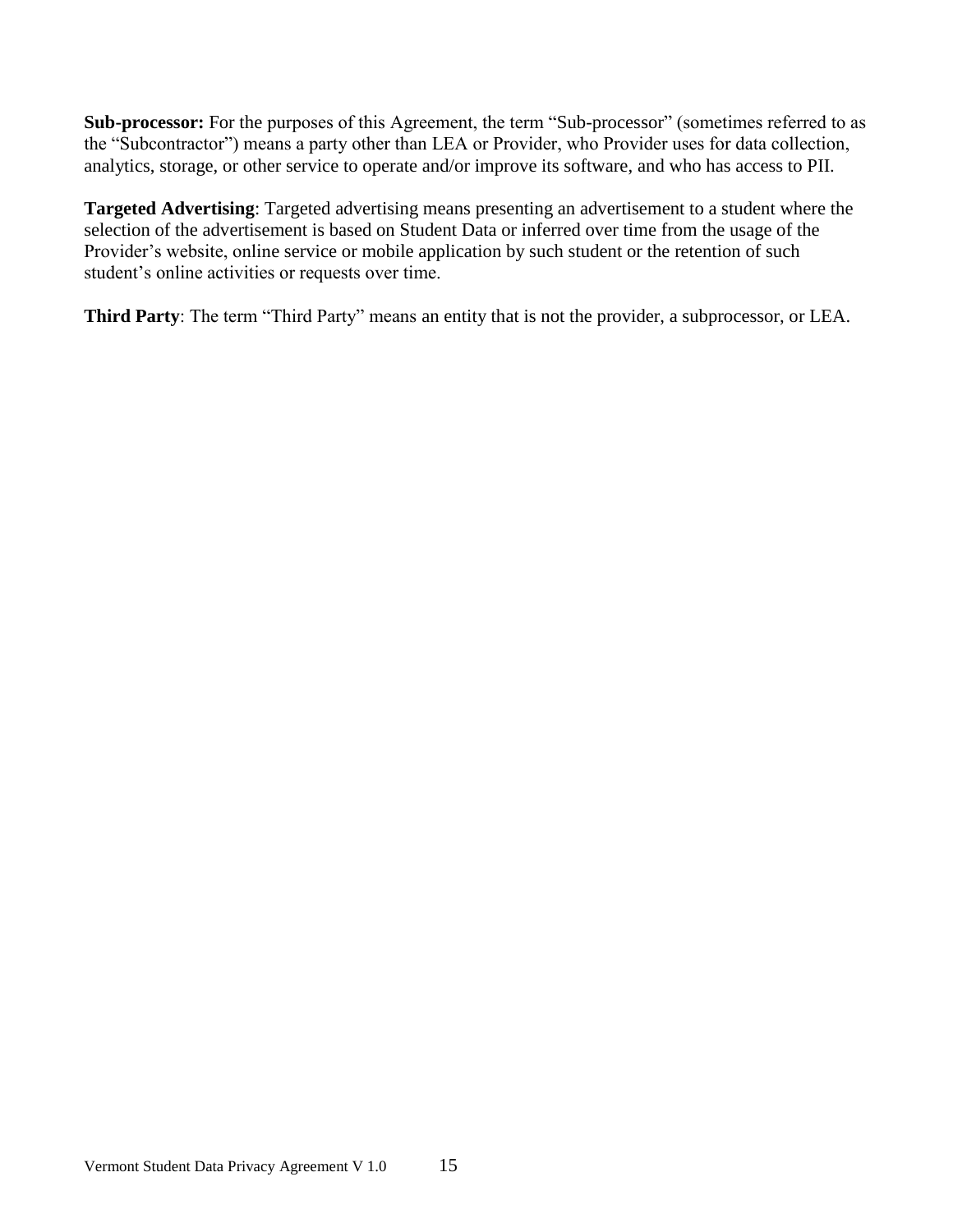## **EXHIBIT "D"**

#### DIRECTIVE FOR DISPOSITION OF DATA

[Name or District or LEA] directs IXL Learning, Inc. to dispose of data obtained by Company pursuant to the terms of the Service Agreement between LEA and Company. The terms of the Disposition are set forth below:

| <b>Extent of Disposition</b><br>Disposition shall be:                               | Partial. The categories of data to be disposed of are as<br>follows:<br>[INSERT CATEGORIES]<br>Complete. Disposition extends to all categories of data.                                                                                                                     |
|-------------------------------------------------------------------------------------|-----------------------------------------------------------------------------------------------------------------------------------------------------------------------------------------------------------------------------------------------------------------------------|
|                                                                                     |                                                                                                                                                                                                                                                                             |
| <b>Nature of Disposition</b><br>Disposition shall be by:                            | Destruction or deletion of data.<br>Transfer of data. The data shall be transferred as set forth<br>in an attachment to this Directive. Following confirmation from<br>LEA that data was successfully transferred, Provider shall<br>destroy or delete all applicable data. |
|                                                                                     |                                                                                                                                                                                                                                                                             |
| <b>Timing of Disposition</b><br>Data shall be disposed of by the<br>following date: | As soon as commercially practicable<br>By (Insert Date)<br>[Insert special instructions.]                                                                                                                                                                                   |

Authorized Representative of LEA Date

\_\_\_\_\_\_\_\_\_\_\_\_\_\_\_\_\_\_\_\_\_\_\_\_\_\_\_\_\_\_\_\_\_\_\_\_ \_\_\_\_\_\_\_ Verification of Disposition of Data Date by Authorized Representative of Provider

\_\_\_\_\_\_\_\_\_\_\_\_\_\_\_\_\_\_\_\_\_\_\_\_\_\_\_\_\_\_\_\_\_\_\_\_ \_\_\_\_\_\_\_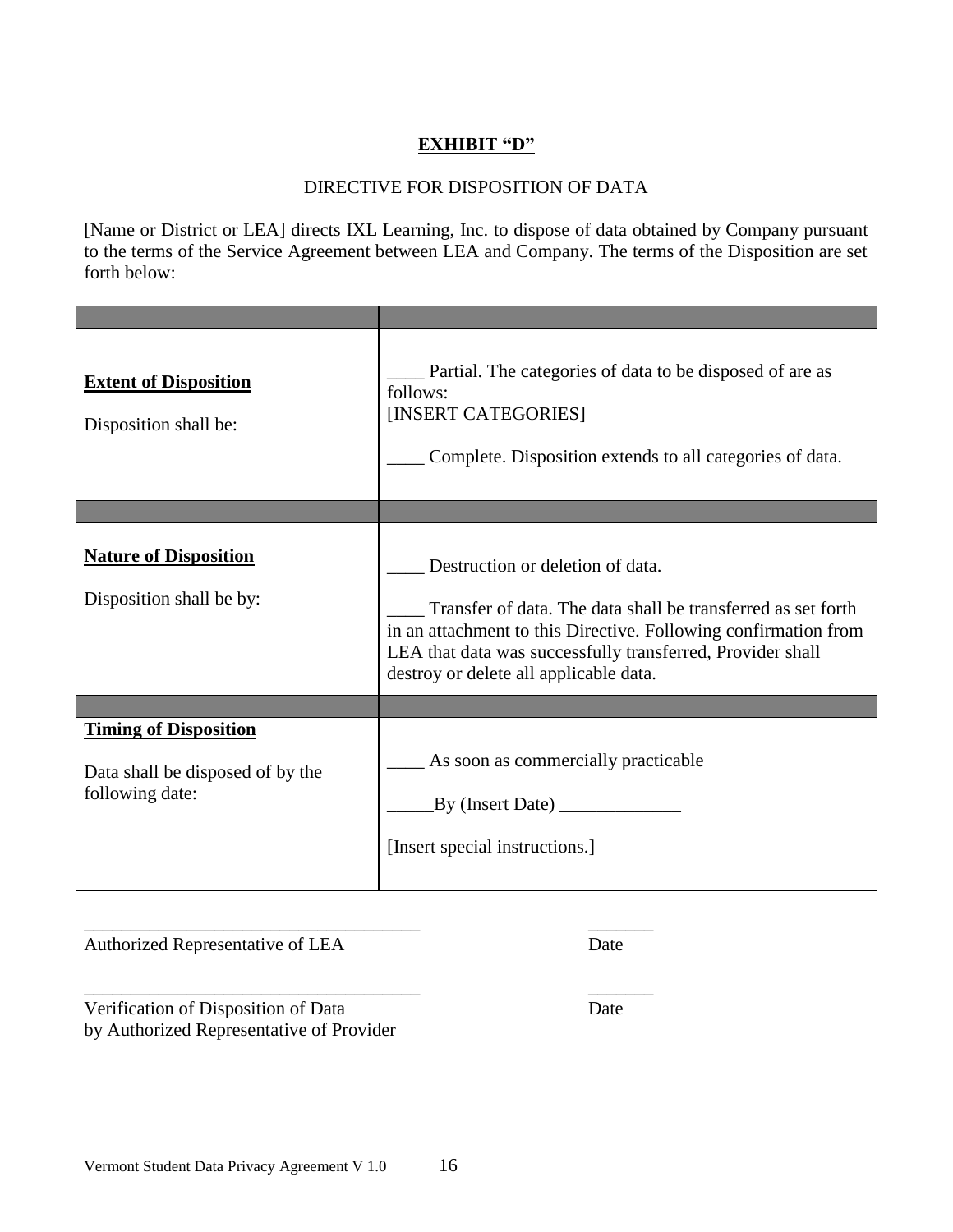Authorized Representative of Company Date